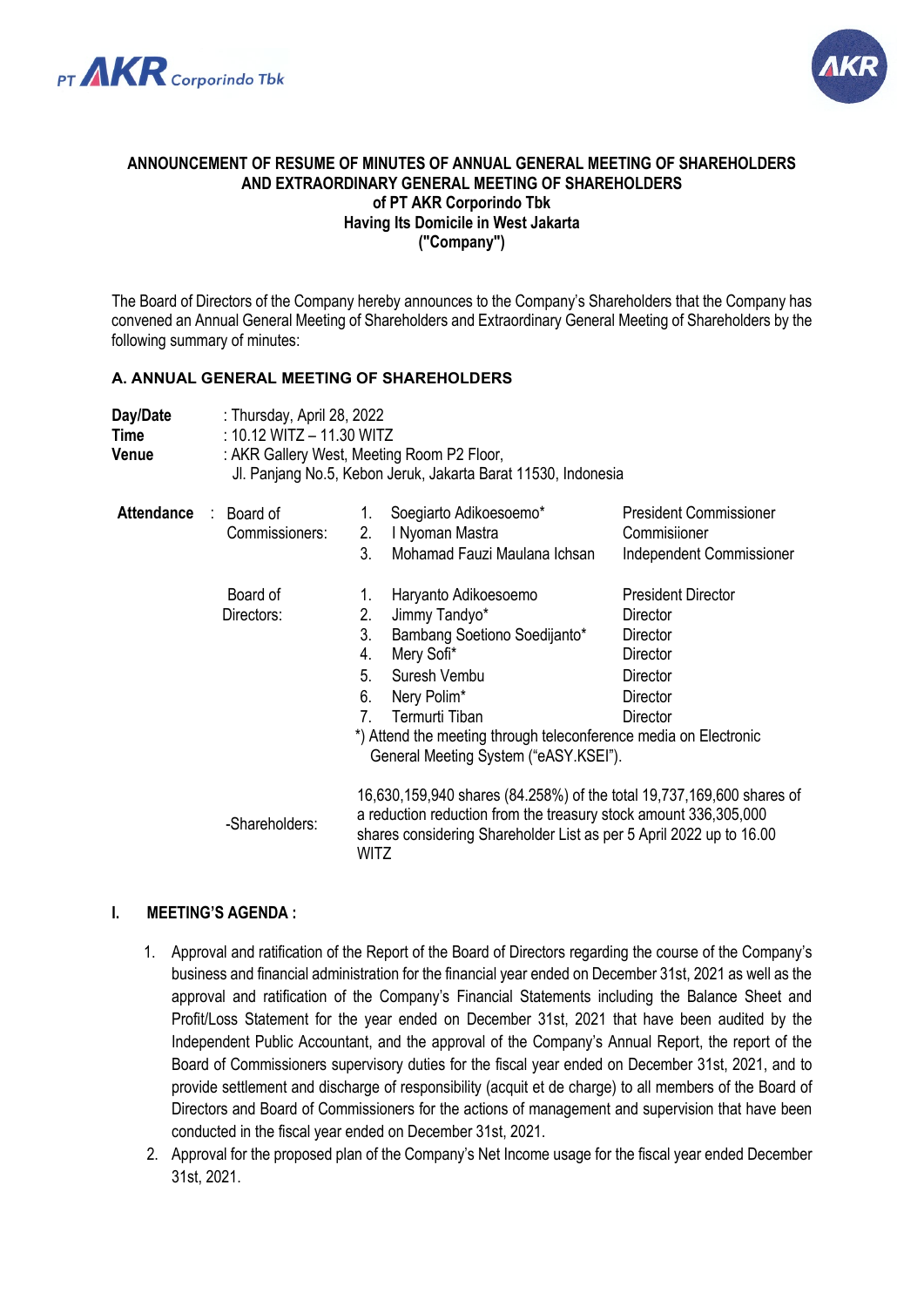



3. Appointment of Independent Public Accountant Firm to conduct audit of the Company's books and accounts of the Company for the financial year ended December 31st, 2022

# **II. FULFILLMENT OF LEGAL PROCEDURE FOR MEETING ORGANIZING:**

- 1. The Notice on the plan of organizing a Meeting to Financial Services Authority (hereinafter referred to as "*OJK*") through the Company's letter dated March 15, 2022 Number 015/L-AKR-CS/2022 regarding the Plan of Annual and Extraordinary General Meeting of Shareholders of PT AKR Corporindo Tbk;
- 2. The Announcement and the invitation to the Company's shareholders through advertisements respectively on March 22' 22 and April 6'22, all of which are advertised through Indonesia Stock Exchange website, eASY.KSEI website and the Company's website [www.akr.co.id,](http://www.akr.co.id/) particularly we added the invitation in Bisnis Indonesia newspaper
- 3. In accordance with the letter issued by PT Kustodian Sentral Efek Indonesia (KSEI) No. KSEI-4012/DIR/0521 dated May 31'2021 regarding to the Implementation of e-Proxy and e-Voting modules on the eASY.KSEI Application, along with delivery of The General Meeting of Shareholders, provided e-RUPS platform for implementing GMS electronically. The meeting was held electronically using eASY.KSEI application, so that Shareholders of the Company could attend the Meeting electronically through eASY.KSEI application.

### **III. DECISION MEETING:**

- For each discussion of the Meeting Agendas, the Meeting provided opportunity to the attending shareholders and attorneys of the shareholders to ask questions and/or give opinions relating to the Meeting's Agendas.
- On the occasion there was 1 shareholder and/or attorney asked question or opinion for the First Agenda.
- Decision-making was conducted by voting or orally.
- The results of the voting are as follows:

| Agenda | Abstain       |          | Against       |          | For            |         | <b>Total Agree</b> |         |
|--------|---------------|----------|---------------|----------|----------------|---------|--------------------|---------|
|        | <b>Shares</b> | %        | <b>Shares</b> | %        | <b>Shares</b>  | %       | <b>Shares</b>      |         |
|        | 60,569,600    | 0.36%    | 287,000       | $0.00\%$ | 16,569,303,340 | 99.634% | 16,629,872,940     | 99.998% |
|        | 644,600       | $0.00\%$ | 5,000         | $0.00\%$ | 16,629,510,340 | 99.996% | 16,630,154,940     | 99.999% |
|        | 600           | $0.00\%$ | 973,770,351   | 5.86%    | 15,656,388,989 | 94.145% | 15,656,389,589     | 94.145% |

- In accordance with Article 12 Paragraph 10 of Article of Association of the Company, the abstention/blank voice shall be deemed to be in the same vote as the majority ones, accordingly the total pro votes decide to approve the proposal of the Meeting's Agenda.
- The results of voting are based on calculations that count by PT Raya Saham Registra (the Shares Administration Bureau appointed by the Company) with Aulia Taufani SH., (public notary appointed by the Company to draw the minutes of Meeting).

### **Decision Of Meeting Agendas**

The First Meeting's Decision:

- 1. Approved the Company's Annual Report for the fiscal year ended on December 31, 2021 which, inter alia, contains the Report of the Board of Directors concerning the Company's business management and financial administration as well as the report of the Board of Commissioners on their supervisory task for the fiscal year ended on December 31, 2021.
- 2. Ratified the Company's Financial Statement for the fiscal year 2021 audited by "PURWANTONO, SUNGKORO & SURJA" Public Accounting Firm (a member firm of Ernst & Young Global Limited) with the opinion "fairly in all material respects" as proven by the report dated March 21, 2022 Number 00286/ 2.1032/AU.1/ 05/0694-3/ 1/ III/2022.
- 3. Provided full acquittal and discharge ("*volledig acquit et de charge*") to all members of the Company's Board of Directors and Board of Commissioners for the management and supervisory actions that they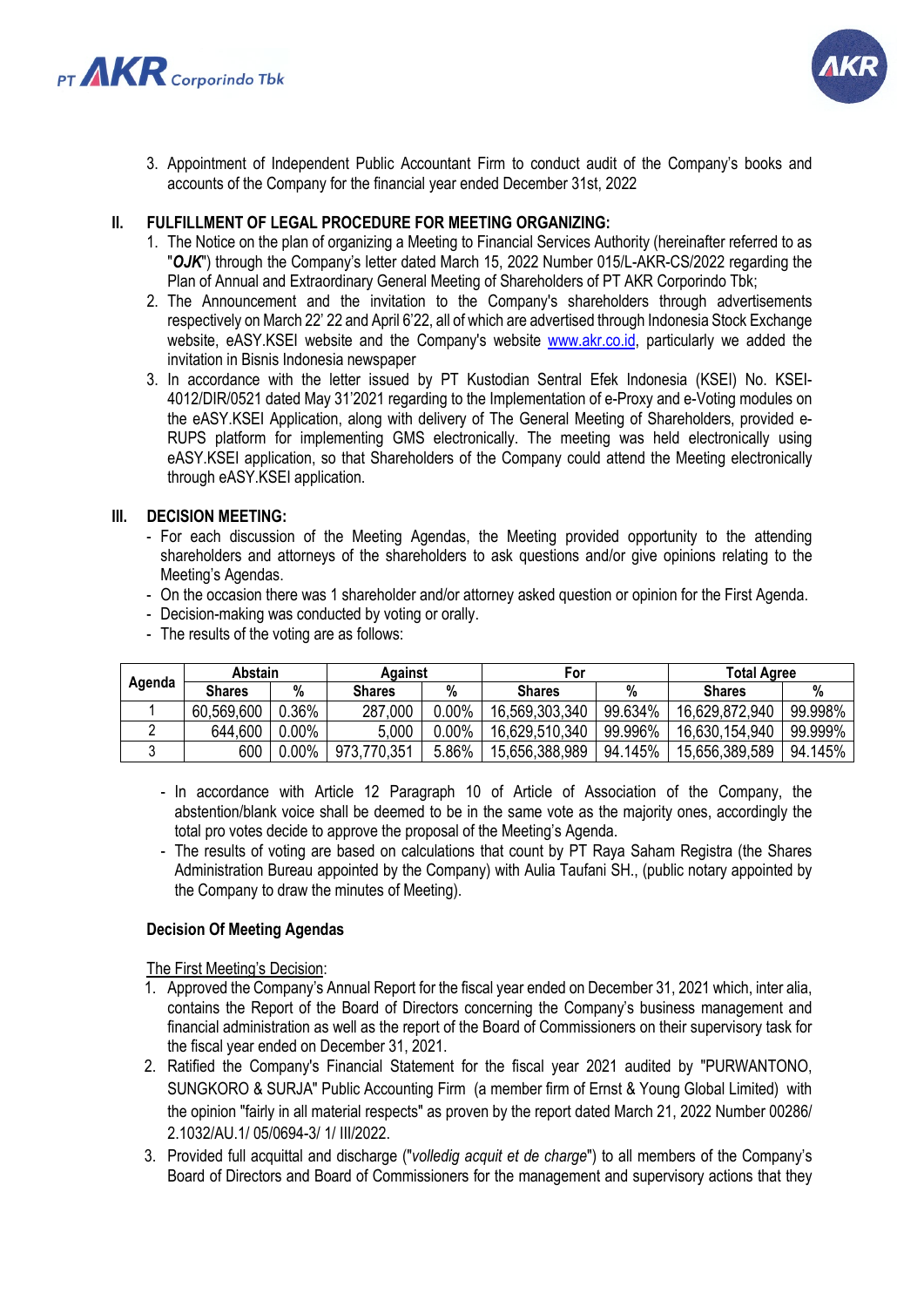



have conducted during the fiscal year 2020, provided that such actions include the actions relating to business activities that are derived from the Company's main business activities and reflect in the Company's Financial Statements for the fiscal year ended on December 31, 2021 and in view of the Report of the Company's Board of Directors for the fiscal year ended on December 31, 2021.

Decisions of the Second Meeting Agenda:

- 1. Approved the use of profit for the year attributable to the equity holders of the parent entity amounting to Rp1,111,613,585,000 as follows:
	- a. Rp200,000,000 for the Reserve Fund in accordance with Article 70 of the Law on Limited Liability Company and Article 23 of the Company's Articles of Association.
	- b. the amount of Rp572,377,918,400 shall be distributed to all legitimate shareholders of the Company as cash dividends or 51.491% of the profit for the year attributable to the equity holders of the parent entity, deducted by the amount of interim dividends which had been previously distributed to the shareholders based on :

-The Board of Directors Decision dated July 26, 2021 that the amount of Rp236,846,035,200,- or Rp. 12 per share with the number of shares outstanding at that time were 19,737,169,600 shares (after deducting the treasury stock a total of 336,305,000 shares).

Further the dividends to be paid to the shareholders Rp335,531,883,200,00 or Rp. 17 per share with the number of shares outstanding at this time is 19,737,169,600 shares (after deducting the treasury stock a total of 336,305,000 shares).

Furthermore, the Cash Dividend payment was executed by stipulating the date of the Shareholder List (Recording Date), dated May 19, 2022 up to 16.00 Western Indonesia Time Zone, subject to the date of Cum and Ex dividends in accordance with the Indonesia Stock Exchange Regulations, and also to authorize the Board of Directors to further regulate the procedures for the distribution of dividends in accordance with the applicable laws and regulations.

- c. the remaining amount of Rp539,035,666,600 recorded as the Retained Profit and used as the Company's Working Capital.
- 2. Provided power and authority to the Company's Board of Directors to perform all necessary actions relating to the implementation of the Company's net profit use for the fiscal year ended on December 31, 2021.

# Decision of the Third Meeting Agenda:

- 1. Appointed Purwantono, Sungkoro & Surja Public Accountant Firm (a member firm of Ernst & Young Global Limited) to audit the Company's consolidated Financial Statements for fiscal year of 2022 and authorize the Company's Board of Commissioners in determining honorarium and other requirements in accordance with applicable provisions in connection with the appointment of the public accountant office.
- 2. To provide authorization and authority to the Board of Commissioners to appoint a Substitute Public Accounting Firm for auditing the Company's consolidated Financial Statements for the fiscal year of 2022, including to determine honorarium and other requirements in accordance with applicable provisions, in the event that the Public Accountant Firm is hindered or unable to execute its duties due to any reasons.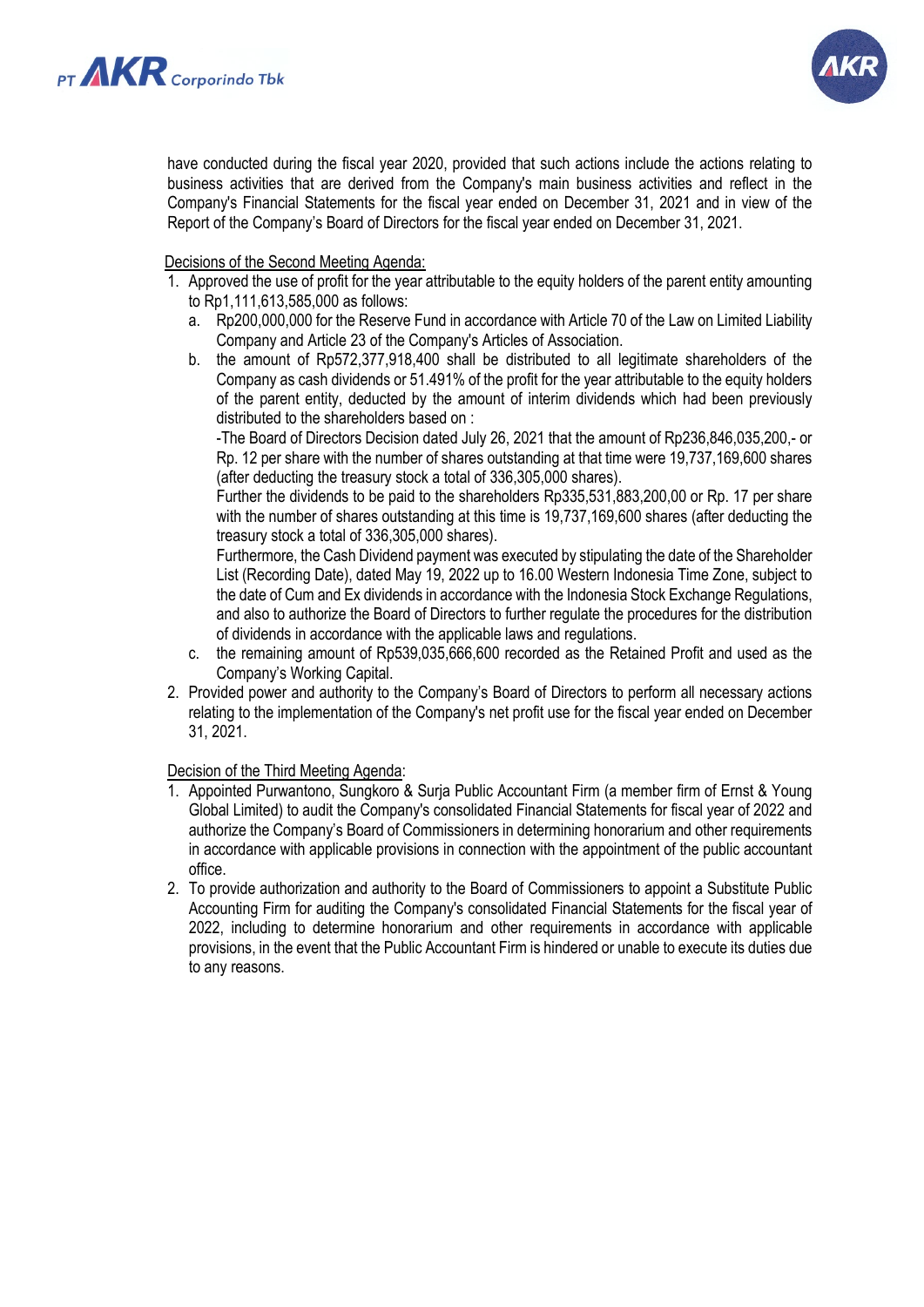



# **B. EXTRAORDINARY GENERAL MEETING OF SHAREHOLDERS**

| Day/Date<br>Time<br>Venue    | : Thursday, April 28, 2022<br>: 10.43 WITZ $-$ 11.53 WITZ<br>: AKR Gallery West, Meeting Room P2 Floor,<br>Jl. Panjang No.5, Kebon Jeruk, Jakarta Barat 11530, Indonesia |                                                                                                                                                                                                                          |                                               |  |  |  |  |
|------------------------------|--------------------------------------------------------------------------------------------------------------------------------------------------------------------------|--------------------------------------------------------------------------------------------------------------------------------------------------------------------------------------------------------------------------|-----------------------------------------------|--|--|--|--|
| <b>Attendance : Board of</b> | Commissioners:                                                                                                                                                           | Soegiarto Adikoesoemo*<br>1.<br>2.<br>I Nyoman Mastra                                                                                                                                                                    | <b>President Commissioner</b><br>Commisiioner |  |  |  |  |
|                              |                                                                                                                                                                          | Mohamad Fauzi Maulana Ichsan<br>3.                                                                                                                                                                                       | <b>Independent Commissioner</b>               |  |  |  |  |
|                              | Board of                                                                                                                                                                 | Haryanto Adikoesoemo<br>1.                                                                                                                                                                                               | <b>President Director</b>                     |  |  |  |  |
|                              | Directors:                                                                                                                                                               | 2.<br>Jimmy Tandyo*                                                                                                                                                                                                      | Director                                      |  |  |  |  |
|                              |                                                                                                                                                                          | 3.<br>Bambang Soetiono Soedijanto*                                                                                                                                                                                       | Director                                      |  |  |  |  |
|                              |                                                                                                                                                                          | 4.<br>Mery Sofi*                                                                                                                                                                                                         | Director                                      |  |  |  |  |
|                              |                                                                                                                                                                          | Suresh Vembu<br>5.                                                                                                                                                                                                       | Director                                      |  |  |  |  |
|                              |                                                                                                                                                                          | 6.<br>Nery Polim*                                                                                                                                                                                                        | Director                                      |  |  |  |  |
|                              |                                                                                                                                                                          | Termurti Tiban<br>$7^{\circ}$                                                                                                                                                                                            | Director                                      |  |  |  |  |
|                              |                                                                                                                                                                          | *) Attend the meeting through teleconference media on Electronic<br>General Meeting System ("eASY.KSEI").                                                                                                                |                                               |  |  |  |  |
|                              | -Shareholders:                                                                                                                                                           | 16,630,159,940 shares (84.258%) of the total 19,737,169,600 shares of<br>a reduction reduction from the treasury stock amount 336,305,000<br>shares considering Shareholder List as per 5 April 2022 up to 16.00<br>WITZ |                                               |  |  |  |  |

### **I. MEETING'S AGENDA :**

Approval to rearrange Article 3 of the Company's Articles of Association to be adjusted to Government Regulation of the Republic of Indonesia Number 5 of 2021 concerning Implementation of Risk-Based Licensing and Indonesian Standard Industrial Classification (KBLI) 2020.

### **II. FULFILLMENT OF LEGAL PROCEDURE FOR MEETING ORGANIZING:**

- 1. The Notice on the plan of organizing a Meeting to Financial Services Authority (hereinafter referred to as "*OJK*") through the Company's letter dated March 15, 2022 Number 015/L-AKR-CS/2022 regarding the Plan of Annual and Extraordinary General Meeting of Shareholders of PT AKR Corporindo Tbk;
- 2. The Announcement and the invitation to the Company's shareholders through advertisements respectively on March 22' 22 and April 6'22, all of which are advertised through Indonesia Stock Exchange website, eASY.KSEI website and the Company's website [www.akr.co.id,](http://www.akr.co.id/) particularly we added the invitation in Bisnis Indonesia newspaper
- 3. In accordance with the letter issued by PT Kustodian Sentral Efek Indonesia (KSEI) No. KSEI-4012/DIR/0521 dated May 31'2021 regarding to the Implementation of e-Proxy and e-Voting modules on the eASY.KSEI Application, along with delivery of The General Meeting of Shareholders, provided e-RUPS platform for implementing GMS electronically. The meeting was held electronically using eASY.KSEI application, so that Shareholders of the Company could attend the Meeting electronically through eASY.KSEI application.

#### **III. DECISION MEETING:**

- For each discussion of the Meeting Agendas, the Meeting provided opportunity to the attending shareholders and attorneys of the shareholders to ask questions and/or give opinions relating to the Meeting's Agendas.
- On the occasion there was no shareholder and/or attorney asked question or opinion for the Agenda.